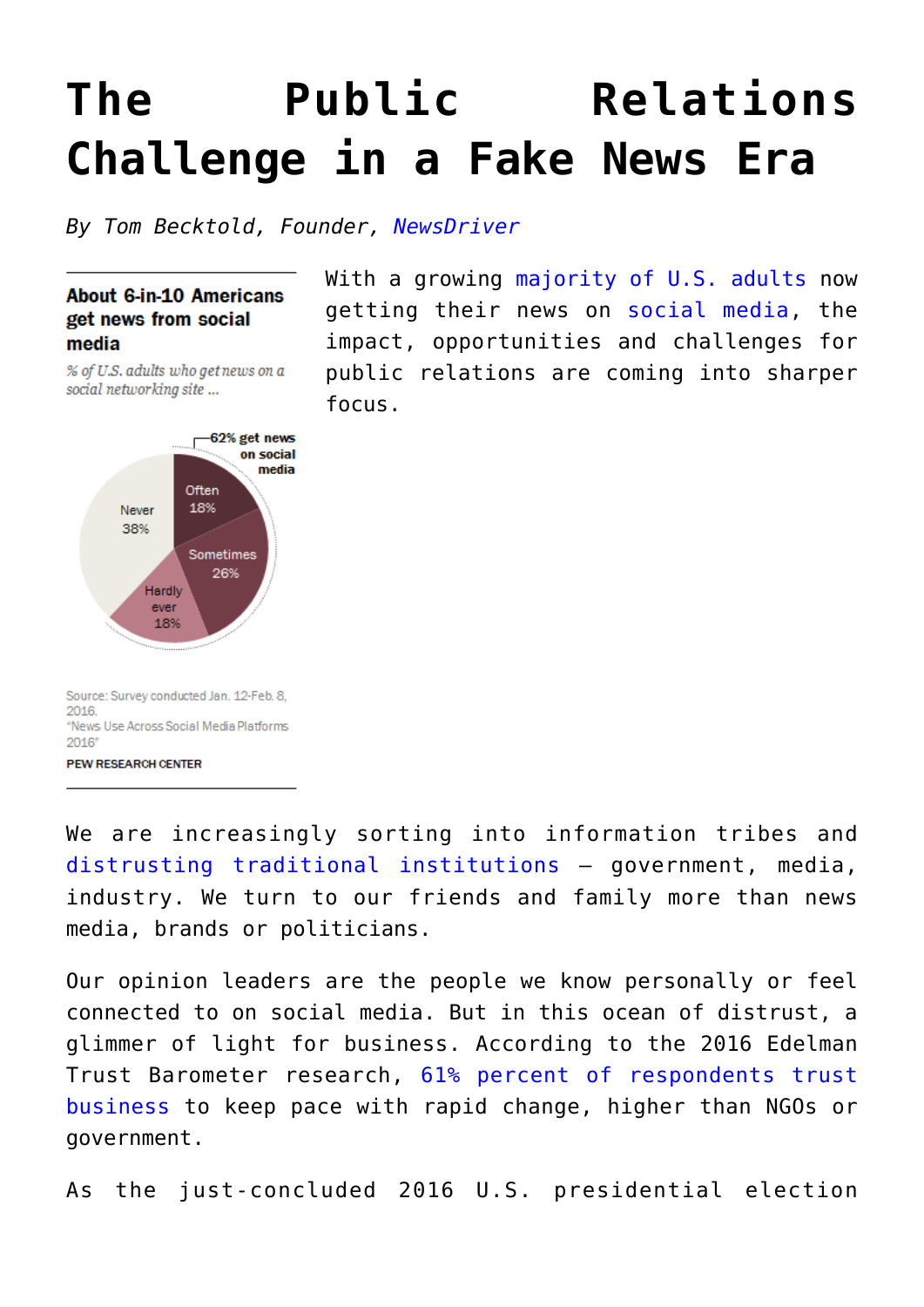reinforced, we now feel entitled to [our own set of facts](https://t.umblr.com/redirect?z=http%3A%2F%2Fwww.mediamatters.org%2Fvideo%2F2016%2F11%2F13%2Fcnns-brian-stelter-implores-reporters-value-truth-and-facts-unlike-anti-media-outlets-breitbart-and%2F214416&t=NzNkZDI4OTU1N2Q3YzNjZDBlZjMzYzBjZGVkNjVmNGQzN2Q4NGRmMyxUWjlwcHFOQw%3D%3D&b=t%3ASmoKwX6MGqM0ue6eNfflmg&m=1) as well as opinions. [Fake news sites,](https://t.umblr.com/redirect?z=http%3A%2F%2Fwww.nytimes.com%2F2016%2F11%2F15%2Ftechnology%2Fgoogle-will-ban-websites-that-host-fake-news-from-using-its-ad-service.html&t=MTVkOGY2Y2M5NmZkOWIxZTkzOWQ3OWE5ZDU2NWQyNTExMjU0OTZiYSxUWjlwcHFOQw%3D%3D&b=t%3ASmoKwX6MGqM0ue6eNfflmg&m=1) served up by the likes of Facebook and Google, reinforce our version of reality, reaching into politics, culture and business.

Fake news is outperforming real news on critical social platforms, according to this [recently concluded study using](https://t.umblr.com/redirect?z=https%3A%2F%2Fmikecaulfield.files.wordpress.com%2F2016%2F11%2Fshares.jpg%3Fw%3D676&t=Yzk5ZGZmZGUyZDBiYjhiMmZiYjgwYTY0NjU3NzY3NzE4Zjk4NTVkMixUWjlwcHFOQw%3D%3D&b=t%3ASmoKwX6MGqM0ue6eNfflmg&m=1) [Facebook APIs](https://t.umblr.com/redirect?z=https%3A%2F%2Fmikecaulfield.files.wordpress.com%2F2016%2F11%2Fshares.jpg%3Fw%3D676&t=Yzk5ZGZmZGUyZDBiYjhiMmZiYjgwYTY0NjU3NzY3NzE4Zjk4NTVkMixUWjlwcHFOQw%3D%3D&b=t%3ASmoKwX6MGqM0ue6eNfflmg&m=1).



Source: @holden Hapgood Blog 11/13/16

For now, at least, they serve regularly into Facebook news streams alongside the Washington Post, New York Times, Gizmodo and other journalist-based sites. And their is growing evidence that these [fake news sites are considered as or more](https://t.umblr.com/redirect?z=http%3A%2F%2Fwww.bbc.com%2Fnews%2Fblogs-trending-37846860&t=NjNkZjNjNzM1ODBkYTVmY2VlMjBkYjI2MWMyZWU3MWM0NTljMjhlYSxUWjlwcHFOQw%3D%3D&b=t%3ASmoKwX6MGqM0ue6eNfflmg&m=1) [credible](https://t.umblr.com/redirect?z=http%3A%2F%2Fwww.bbc.com%2Fnews%2Fblogs-trending-37846860&t=NjNkZjNjNzM1ODBkYTVmY2VlMjBkYjI2MWMyZWU3MWM0NTljMjhlYSxUWjlwcHFOQw%3D%3D&b=t%3ASmoKwX6MGqM0ue6eNfflmg&m=1) than legitimate news organizations.

Do you ignore engaging with fake news sites? Treat them like Internet trolls? Go silent or not respond to the false information they so effectively push out to a willing audience? Or engage with them and taint your brand by adding